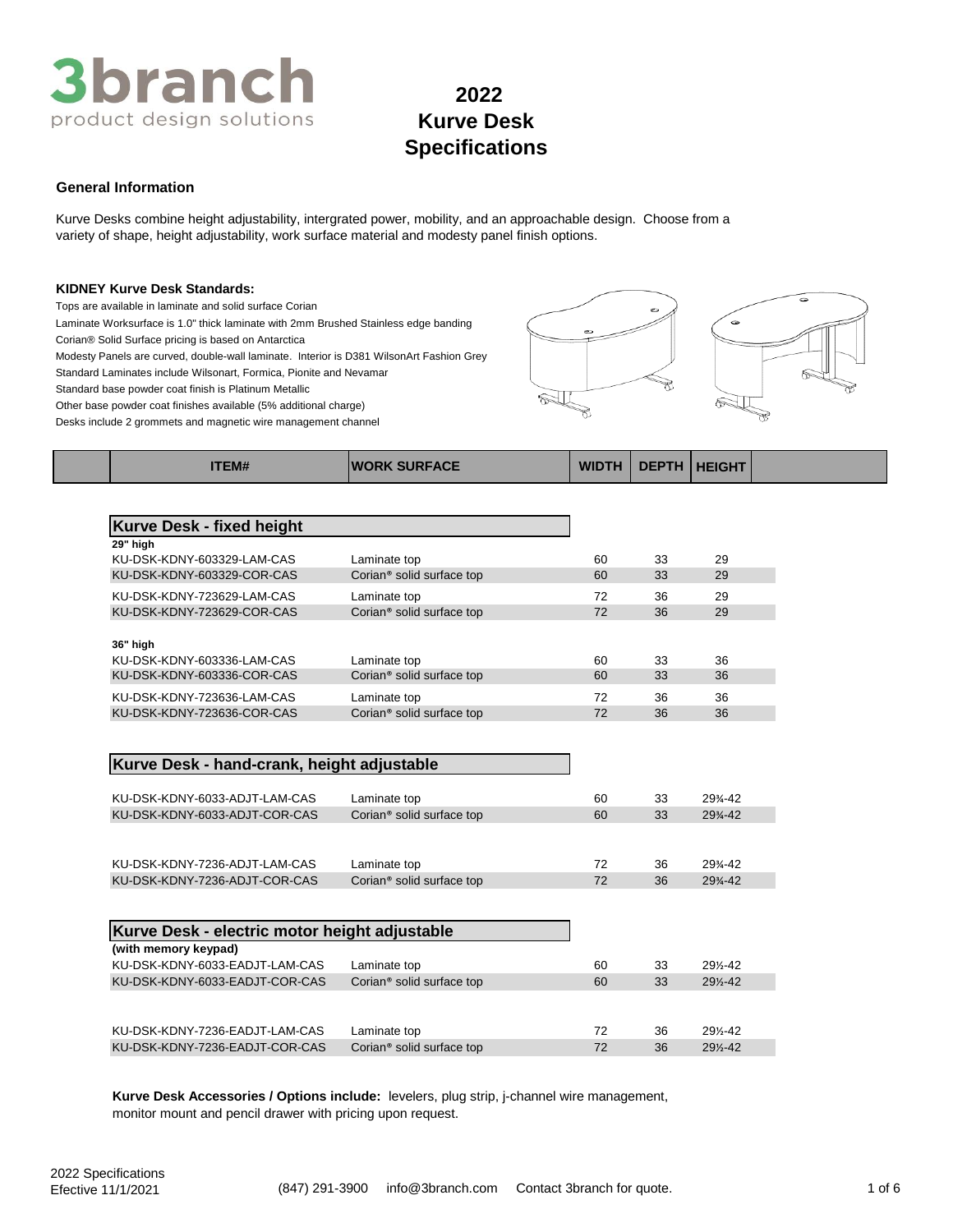

# **General Information**

Kurve Desks combine height adjustability, intergrated power, mobility, and an approachable design. Choose from a variety of shape, height adjustability, work surface material and modesty panel finish options.

# **FIGURE 8 Kurve Desk Standards:**

Tops are available in laminate and solid surface Corian

Laminate Worksurface is 1.0" thick laminate with 2mm Brushed Stainless edge banding

Corian® Solid Surface pricing is based on Antarctica

Modesty Panels are curved, double-wall laminate. Interior is D381 WilsonArt Fashion Grey

Standard Laminates include Wilsonart, Formica, Pionite and Nevamar

Standard base powder coat finish is Platinum Metallic

Other base powder coat finishes available (5% additional charge) Desks include 2 grommets and magnetic wire management channel



| <b>ITEM#</b>                     | <b>WORK SURFACE</b>                   | <b>WIDTH</b> | <b>DEPTH</b> | <b>HEIGHT</b> |  |
|----------------------------------|---------------------------------------|--------------|--------------|---------------|--|
|                                  |                                       |              |              |               |  |
| <b>Kurve Desk - fixed height</b> |                                       |              |              |               |  |
| 29" high                         |                                       |              |              |               |  |
| KU-DSK-FIG8-603229-LAM-CAS       | Laminate top                          | 60           | 32           | 29            |  |
| KU-DSK-FIG8-603229-COR-CAS       | Corian <sup>®</sup> solid surface top | 60           | 32           | 29            |  |
| KU-DSK-FIG8-723629-LAM-CAS       | Laminate top                          | 72           | 36           | 29            |  |
| KU-DSK-FIG8-723629-COR-CAS       | Corian <sup>®</sup> solid surface top | 72           | 36           | 29            |  |
|                                  |                                       |              |              |               |  |
| 36" high                         |                                       |              |              |               |  |
| KU-DSK-FIG8-603236-LAM-CAS       | Laminate top                          | 60           | 32           | 36            |  |
| KU-DSK-FIG8-603236-COR-CAS       | Corian <sup>®</sup> solid surface top | 60           | 32           | 36            |  |
| KU-DSK-FIG8-723636-LAM-CAS       | Laminate top                          | 72           | 36           | 36            |  |
| KU-DSK-FIG8-723636-COR-CAS       | Corian <sup>®</sup> solid surface top | 72           | 36           | 36            |  |

## **Kurve Desk - hand-crank, height adjustable**

| KU-DSK-FIG8-6032-ADJT-LAM-CAS | Laminate top                          | 60 | 32 | 29%-42             |
|-------------------------------|---------------------------------------|----|----|--------------------|
| KU-DSK-FIG8-6032-ADJT-COR-CAS | Corian <sup>®</sup> solid surface top | 60 | 32 | $29% - 42$         |
|                               |                                       |    |    |                    |
| KU-DSK-FIG8-7236-ADJT-LAM-CAS | Laminate top                          | 72 | 36 | 29%-42             |
| KU-DSK-FIG8-7236-ADJT-COR-CAS | Corian <sup>®</sup> solid surface top | 72 | 36 | $29\frac{3}{4}-42$ |

| Kurve Desk - electric motor height adjustable |                                       |    |    |        |
|-----------------------------------------------|---------------------------------------|----|----|--------|
| (with memory keypad)                          |                                       |    |    |        |
| KU-DSK-FIG8-6032-EADJT-LAM-CAS                | Laminate top                          | 60 | 32 | 29%-42 |
| KU-DSK-FIG8-6032-EADJT-COR-CAS                | Corian <sup>®</sup> solid surface top | 60 | 32 | 29%-42 |
|                                               |                                       |    |    |        |
|                                               |                                       |    |    |        |
| KU-DSK-FIG8-7236-EADJT-LAM-CAS                | Laminate top                          | 72 | 36 | 29%-42 |
| KU-DSK-FIG8-7236-EADJT-COR-CAS                | Corian <sup>®</sup> solid surface top | 72 | 36 | 29%-42 |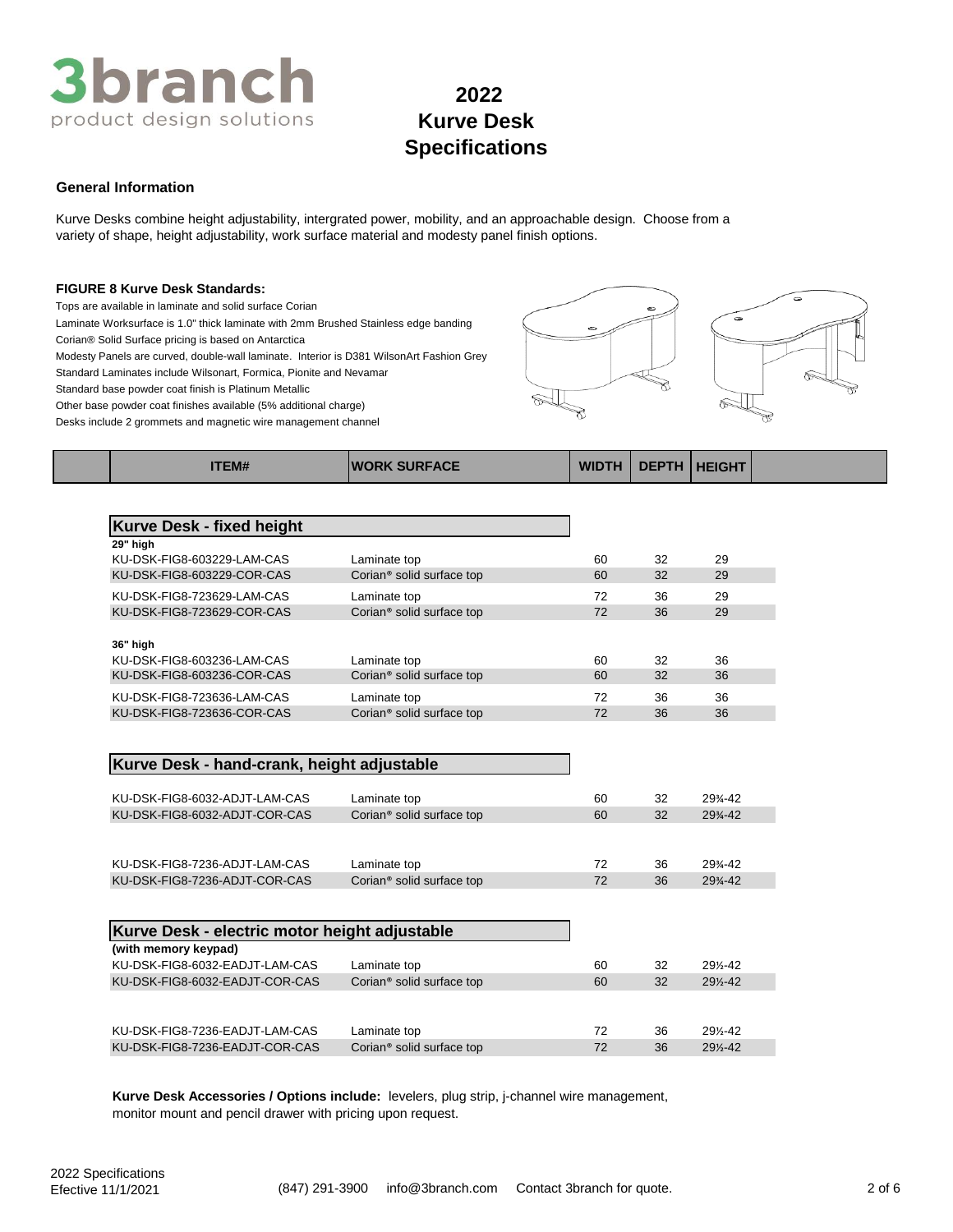

# **General Information**

Kurve Desks combine height adjustability, intergrated power, mobility, and an approachable design. Choose from a variety of shape, height adjustability, work surface material and modesty panel finish options.

#### **ARC Kurve Desk Standards:**

Tops are available in laminate and solid surface Corian

Laminate Worksurface is 1.0" thick laminate with 2mm Brushed Stainless edge banding

Corian® Solid Surface pricing is based on Antarctica

Modesty Panels are curved, double-wall laminate. Interior is D381 WilsonArt Fashion Grey

Standard Laminates include Wilsonart, Formica, Pionite and Nevamar

Standard base powder coat finish is Platinum Metallic

Other base powder coat finishes available (5% additional charge)

Desks include 2 grommets and magnetic wire management channel



| <b>Kurve Desk - fixed height</b> |                                       |    |    |    |  |
|----------------------------------|---------------------------------------|----|----|----|--|
| 29" high                         |                                       |    |    |    |  |
| KU-DSK-ARC-603229-LAM-CAS        | Laminate top                          | 60 | 32 | 29 |  |
| KU-DSK-ARC-603229-COR-CAS        | Corian <sup>®</sup> solid surface top | 60 | 32 | 29 |  |
| KU-DSK-ARC-723229-LAM-CAS        | Laminate top                          | 72 | 32 | 29 |  |
| KU-DSK-ARC-723229-COR-CAS        | Corian <sup>®</sup> solid surface top | 72 | 32 | 29 |  |
|                                  |                                       |    |    |    |  |
| 36" high                         |                                       |    |    |    |  |
| KU-DSK-ARC-603236-LAM-CAS        | Laminate top                          | 60 | 32 | 36 |  |
| KU-DSK-ARC-603236-COR-CAS        | Corian <sup>®</sup> solid surface top | 60 | 32 | 36 |  |
| KU-DSK-ARC-723236-LAM-CAS        | Laminate top                          | 72 | 32 | 36 |  |
| KU-DSK-ARC-723236-COR-CAS        | Corian <sup>®</sup> solid surface top | 72 | 32 | 36 |  |

**ITEM# WORK SURFACE WIDTH DEPTH HEIGHT**

# **Kurve Desk - hand-crank, height adjustable**

| KU-DSK-ARC-6032-ADJT-LAM-CAS<br>KU-DSK-ARC-6032-ADJT-COR-CAS | Laminate top<br>Corian <sup>®</sup> solid surface top | 60<br>60 | 32<br>32 | 29%-42<br>$29% - 42$ |
|--------------------------------------------------------------|-------------------------------------------------------|----------|----------|----------------------|
|                                                              |                                                       |          |          |                      |
| KU-DSK-ARC-7232-ADJT-LAM-CAS                                 | Laminate top                                          | 72       | 32       | 29%-42               |
| KU-DSK-ARC-7232-ADJT-COR-CAS                                 | Corian <sup>®</sup> solid surface top                 | 72       | 32       | $29% - 42$           |

| Kurve Desk - electric motor height adjustable |                                       |    |    |        |
|-----------------------------------------------|---------------------------------------|----|----|--------|
| (with memory keypad)                          |                                       |    |    |        |
| KU-DSK-ARC-6032-EADJT-LAM-CAS                 | Laminate top                          | 60 | 32 | 29%-42 |
| KU-DSK-ARC-6032-EADJT-COR-CAS                 | Corian <sup>®</sup> solid surface top | 60 | 32 | 29%-42 |
|                                               |                                       |    |    |        |
|                                               |                                       |    |    |        |
| KU-DSK-ARC-7232-EADJT-LAM-CAS                 | Laminate top                          | 72 | 32 | 29%-42 |
| KU-DSK-ARC-7232-EADJT-COR-CAS                 | Corian <sup>®</sup> solid surface top | 72 | 32 | 29%-42 |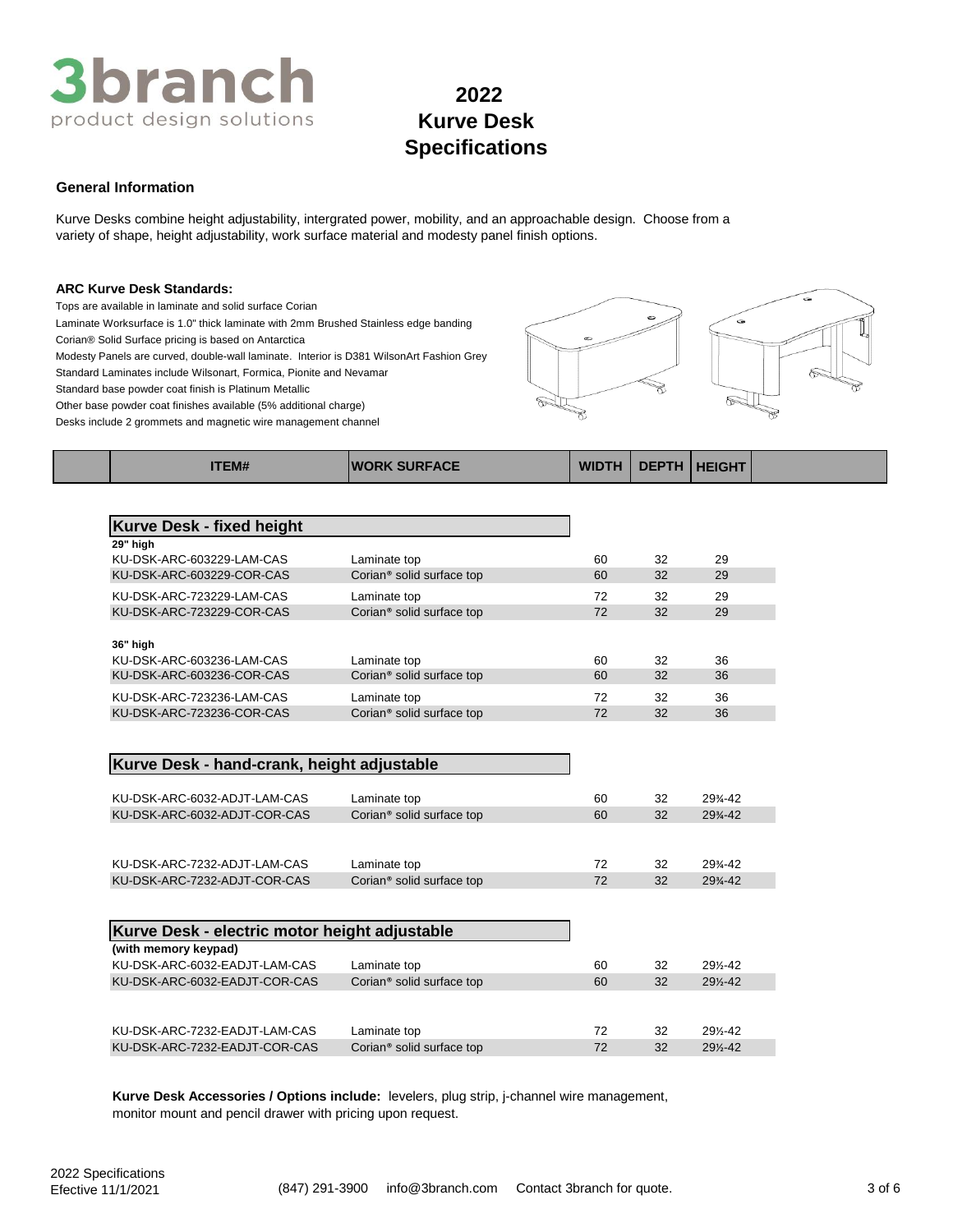

# **General Information**

Kurve Desks combine height adjustability, intergrated power, mobility, and an approachable design. Choose from a variety of shape, height adjustability, work surface material and modesty panel finish options.

### **RECTANGLE Kurve Desk Standards:**

Tops are available in laminate and solid surface Corian

Laminate Worksurface is 1.0" thick laminate with 2mm Brushed Stainless edge banding

Corian® Solid Surface pricing is based on Antarctica

Modesty Panels are curved, double-wall laminate. Interior is D381 WilsonArt Fashion Grey

Standard Laminates include Wilsonart, Formica, Pionite and Nevamar Standard base powder coat finish is Platinum Metallic

Other base powder coat finishes available (5% additional charge)

Desks include 2 grommets and magnetic wire management channel



| <b>ITEM#</b>                     | <b>IWORK SURFACE</b>                  | <b>WIDTH</b> | <b>DEPTH</b> | <b>HEIGHT</b> |  |
|----------------------------------|---------------------------------------|--------------|--------------|---------------|--|
|                                  |                                       |              |              |               |  |
| <b>Kurve Desk - fixed height</b> |                                       |              |              |               |  |
| 29" high                         |                                       |              |              |               |  |
| KU-DSK-RECT-603029-LAM-CAS       | Laminate top                          | 60           | 30           | 29            |  |
| KU-DSK-RECT-603029-COR-CAS       | Corian <sup>®</sup> solid surface top | 60           | 30           | 29            |  |
| KU-DSK-RECT-723029-LAM-CAS       | Laminate top                          | 72           | 30           | 29            |  |
| KU-DSK-RECT-723029-COR-CAS       | Corian <sup>®</sup> solid surface top | 72           | 30           | 29            |  |
|                                  |                                       |              |              |               |  |
| 36" high                         |                                       |              |              |               |  |
| KU-DSK-RECT-603036-LAM-CAS       | Laminate top                          | 60           | 30           | 36            |  |
| KU-DSK-RECT-603036-COR-CAS       | Corian <sup>®</sup> solid surface top | 60           | 30           | 36            |  |
| KU-DSK-RECT-723036-LAM-CAS       | Laminate top                          | 72           | 30           | 36            |  |
| KU-DSK-RECT-723036-COR-CAS       | Corian <sup>®</sup> solid surface top | 72           | 30           | 36            |  |

## **Kurve Desk - hand-crank, height adjustable**

| KU-DSK-RECT-6030-ADJT-LAM-CAS | Laminate top                          | 60 | 30 | 29%-42               |
|-------------------------------|---------------------------------------|----|----|----------------------|
| KU-DSK-RECT-6030-ADJT-COR-CAS | Corian <sup>®</sup> solid surface top | 60 | 30 | $29% - 42$           |
|                               |                                       |    |    |                      |
| KU-DSK-RECT-7230-ADJT-LAM-CAS | Laminate top                          | 72 | 30 | $29\frac{3}{4} - 42$ |
| KU-DSK-RECT-7230-ADJT-COR-CAS | Corian <sup>®</sup> solid surface top | 72 | 30 | $29% - 42$           |

| Kurve Desk - electric motor height adjustable |                                       |    |    |        |
|-----------------------------------------------|---------------------------------------|----|----|--------|
| (with memory keypad)                          |                                       |    |    |        |
| KU-DSK-RECT-6030-EADJT-LAM-CAS                | Laminate top                          | 60 | 30 | 29%-42 |
| KU-DSK-RECT-6030-EADJT-COR-CAS                | Corian <sup>®</sup> solid surface top | 60 | 30 | 29%-42 |
|                                               |                                       |    |    |        |
|                                               |                                       |    |    |        |
| KU-DSK-RECT-7230-EADJT-LAM-CAS                | Laminate top                          | 72 | 30 | 29%-42 |
| KU-DSK-RECT-7230-EADJT-COR-CAS                | Corian <sup>®</sup> solid surface top | 72 | 30 | 29%-42 |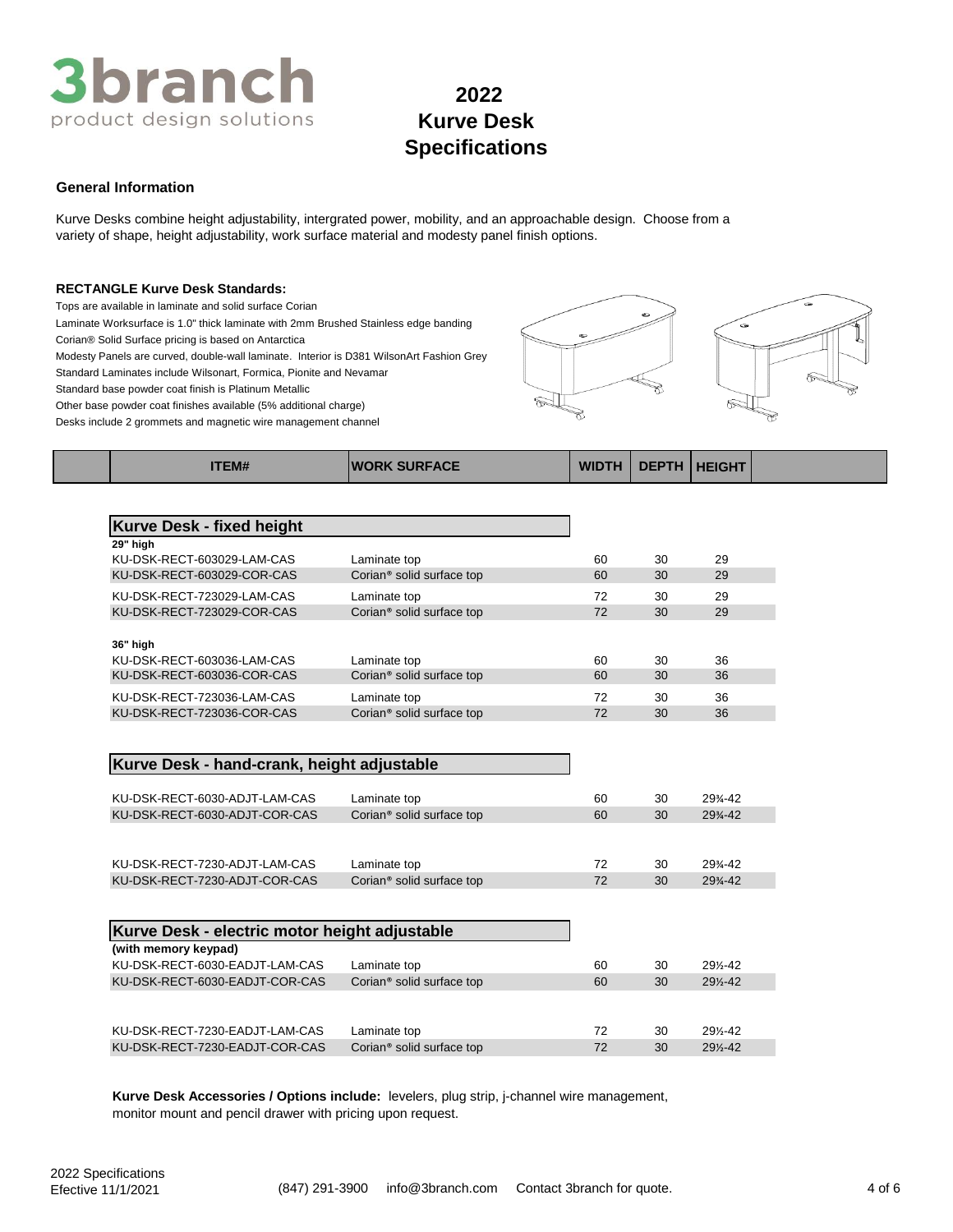

# **General Information**

Kurve Desks combine height adjustability, intergrated power, mobility, and an approachable design. Choose from a variety of shape, height adjustability, work surface material and modesty panel finish options.

### **RACE TRACK Kurve Desk Standards:**

Tops are available in laminate and solid surface Corian

Laminate Worksurface is 1.0" thick laminate with 2mm Brushed Stainless edge banding

Corian® Solid Surface pricing is based on Antarctica

Modesty Panels are curved, double-wall laminate. Interior is D381 WilsonArt Fashion Grey

Standard Laminates include Wilsonart, Formica, Pionite and Nevamar

Standard base powder coat finish is Platinum Metallic

Other base powder coat finishes available (5% additional charge)

Desks include 2 grommets and magnetic wire management channel



| <b>Kurve Desk - fixed height</b> |                                       |    |    |    |
|----------------------------------|---------------------------------------|----|----|----|
| 29" high                         |                                       |    |    |    |
| KU-DSK-RTRK-603029-LAM-CAS       | Laminate top                          | 60 | 30 | 29 |
| KU-DSK-RTRK-603029-COR-CAS       | Corian <sup>®</sup> solid surface top | 60 | 30 | 29 |
| KU-DSK-RTRK-723029-LAM-CAS       | Laminate top                          | 72 | 30 | 29 |
| KU-DSK-RTRK-723029-COR-CAS       | Corian <sup>®</sup> solid surface top | 72 | 30 | 29 |
|                                  |                                       |    |    |    |
| 36" high                         |                                       |    |    |    |
| KU-DSK-RTRK-603036-LAM-CAS       | Laminate top                          | 60 | 30 | 36 |
| KU-DSK-RTRK-603036-COR-CAS       | Corian <sup>®</sup> solid surface top | 60 | 30 | 36 |
| KU-DSK-RTRK-723036-LAM-CAS       | Laminate top                          | 72 | 30 | 36 |

**ITEM# WORK SURFACE WIDTH DEPTH HEIGHT**

## **Kurve Desk - hand-crank, height adjustable**

| KU-DSK-RTRK-6030-ADJT-LAM-CAS<br>KU-DSK-RTRK-6030-ADJT-COR-CAS | Laminate top<br>Corian <sup>®</sup> solid surface top | 60<br>60 | 30<br>30 | 29%-42<br>$29% - 42$ |
|----------------------------------------------------------------|-------------------------------------------------------|----------|----------|----------------------|
|                                                                |                                                       |          |          |                      |
| KU-DSK-RTRK-7230-ADJT-LAM-CAS                                  | Laminate top                                          | 72       | 30       | 29%-42               |
| KU-DSK-RTRK-7230-ADJT-COR-CAS                                  | Corian <sup>®</sup> solid surface top                 | 72       | 30       | $29% - 42$           |

KU-DSK-RTRK-723036-COR-CAS Corian® solid surface top 72 30 36

| Kurve Desk - electric motor height adjustable |                                       |    |    |        |
|-----------------------------------------------|---------------------------------------|----|----|--------|
| (with memory keypad)                          |                                       |    |    |        |
| KU-DSK-RTRK-6030-EADJT-LAM-CAS                | Laminate top                          | 60 | 30 | 29%-42 |
| KU-DSK-RTRK-6030-EADJT-COR-CAS                | Corian <sup>®</sup> solid surface top | 60 | 30 | 29%-42 |
|                                               |                                       |    |    |        |
|                                               |                                       |    |    |        |
| KU-DSK-RTRK-7230-EADJT-LAM-CAS                | Laminate top                          | 72 | 30 | 29%-42 |
| KU-DSK-RTRK-7230-EADJT-COR-CAS                | Corian <sup>®</sup> solid surface top | 72 | 30 | 29%-42 |